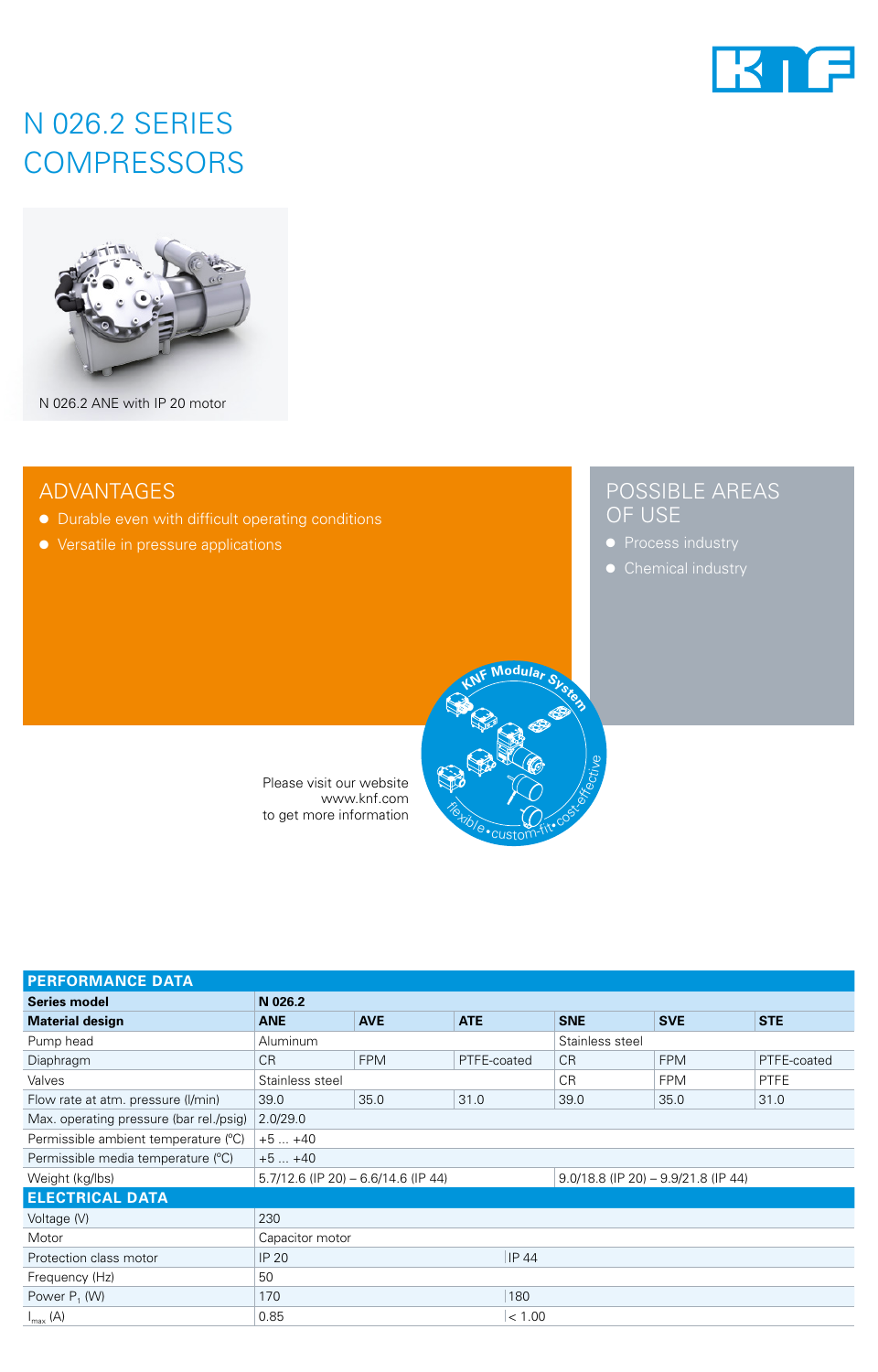| <b>ACCESSORIES</b>                |          |                     |  |  |  |  |
|-----------------------------------|----------|---------------------|--|--|--|--|
| <b>Description</b>                | Part No. | <b>Details</b>      |  |  |  |  |
| Silencer/Inlet filter             | 000352   | G 1/8               |  |  |  |  |
| Fine control valve, pressure side | 011867   | with pressure gauge |  |  |  |  |
| Pressure relief valve             | 003074   | 2.0 <sub>bar</sub>  |  |  |  |  |
| Hose connector                    | 000362   | G 1/4               |  |  |  |  |
| Hose connector, stainless steel   | 020234   | $G_1/4$             |  |  |  |  |
| Connection box cover              | 008637   |                     |  |  |  |  |
| Wrench for retainer plate         | 001812   |                     |  |  |  |  |

| <b>SPARE PARTS</b> |          |                |  |  |  |  |
|--------------------|----------|----------------|--|--|--|--|
| <b>Description</b> | Part No. | <b>Details</b> |  |  |  |  |
| <b>N 026.2 ANE</b> |          |                |  |  |  |  |
| Diaphragm          | 001257   |                |  |  |  |  |
| Countersunk screw  | 110712   |                |  |  |  |  |
| Reed valve         | 001288   |                |  |  |  |  |
| Gasket             | 001273   |                |  |  |  |  |
| <b>N 026.2 ATE</b> |          |                |  |  |  |  |
| Diaphragm          | 001363   |                |  |  |  |  |
| Countersunk screw  | 110712   |                |  |  |  |  |
| Reed valve         | 001288   |                |  |  |  |  |
| Gasket             | 008323   |                |  |  |  |  |
| <b>N 026.2 AVE</b> |          |                |  |  |  |  |
| Diaphragm          | 001391   |                |  |  |  |  |
| Countersunk screw  | 110712   |                |  |  |  |  |
| Reed valve         | 001288   |                |  |  |  |  |
| Gasket             | 008323   |                |  |  |  |  |
| <b>N 026.2 SNE</b> |          |                |  |  |  |  |
| Diaphragm          | 001257   |                |  |  |  |  |
| Countersunk screw  | 110712   |                |  |  |  |  |
| Reed valve         | 001272   |                |  |  |  |  |
| N 026.2 STE        |          |                |  |  |  |  |
| Diaphragm          | 001363   |                |  |  |  |  |
| Countersunk screw  | 110712   |                |  |  |  |  |
| Reed valve         | 001364   |                |  |  |  |  |
| <b>N 026.2 SVE</b> |          |                |  |  |  |  |
| Diaphragm          | 001391   |                |  |  |  |  |
| Countersunk screw  | 110712   |                |  |  |  |  |
| Reed valve         | 001392   |                |  |  |  |  |

The performance values for the series models shown on this data sheet were determined under test conditions. The actual performance values may differ and depend in particular on the usage conditions and therefore on the specific application, on the parameters of the components involved in the user's system and on any technical modifications carried out which deviate from the standard configuration or the as delivered condition.

If individual designs have been created for specific customers on the basis of series models, other technical performance data may apply.

Before operation begins, the relevant operating instructions and/or assembly or installation instructions should be read and the safety information contained in these instructions should be noted.

KNF reserves the right to make changes to the product and the associated documentation without prior notice to the customer.



**www.knf.com**